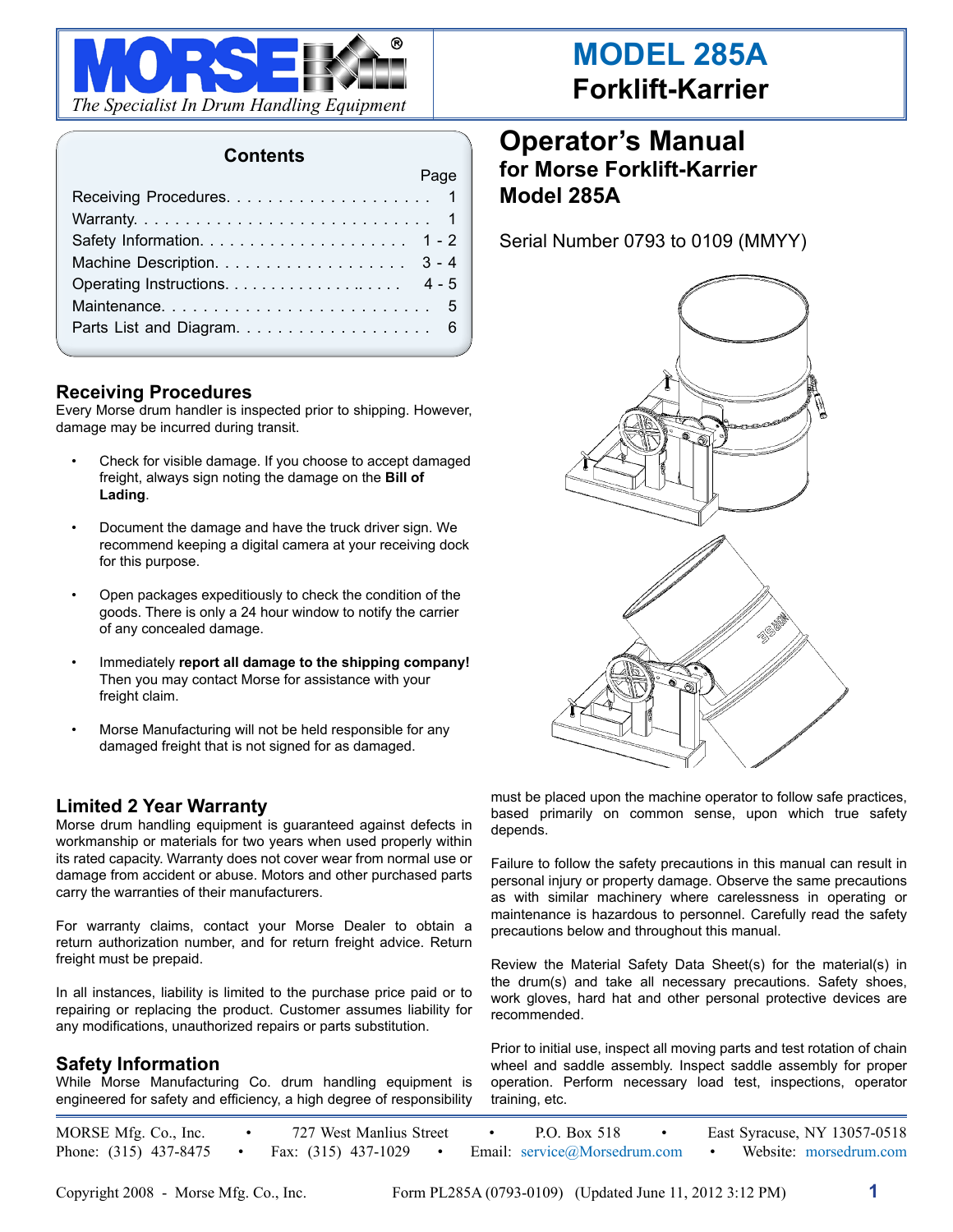

## **Operator's Manual for Morse Forklift-Karrier Model 285A Serial Number 0793 to 0109 (MMYY)**

### **Safety Information** (continued)



**DANGER** - Indicates a situation which, if not avoided, will result in serious injury or death. This signal word is limited to the most extreme situations.



**WARNING** - Indicates a situation which, if not avoided, could result in serious injury or death.

**CAUTION** - Indicates a situation which, if not avoided, can result in damage to the machine.



**CAUTION** – Do Not Transport with Drum Raised. Always lower the drum holder to lowest position before transporting.

**WARNING** - The Forklift-Karrier is designed to handle one drum of the types listed at the top of page 3. Machine Description. DO NOT attempt to handle any other type of drum or object. DO NOT exceed the weight capacity of 800 Lb.



#### **WARNING** - Do Not Modify the Unit.

**Under** no circumstances should any modifications be made to the Morse machinery without factory authorization. Any modifications may void the warranty. This machine was designed to perform a specific job and alterations may result in injury to operator or machine.



#### **WARNING** - No Loose Fitting Clothing

**Wear** close-fitting clothing and safety equipment appropriate to the job. Loose fitting clothing may become caught on the machinery and cause severe personal injury.



**CAUTION** - Wear Safety Shoes **Wear** safety shoes with non-slip soles and hard toe protection.



**CAUTION:** DO NOT allow drum to impact on floor, ground, or dumping station, etc.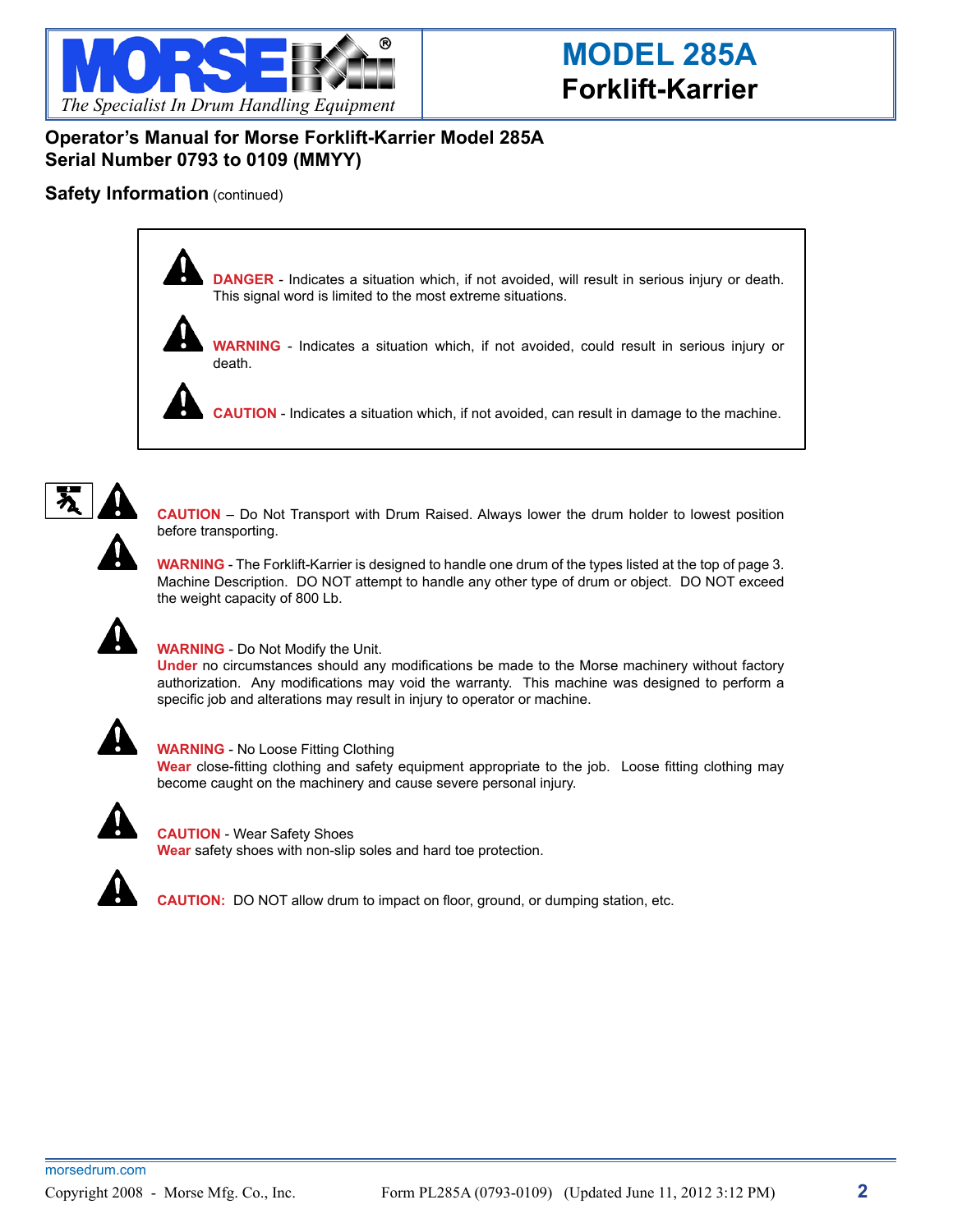

## **Operator's Manual for Morse Forklift-Karrier Model 285A Serial Number 0793 to 0109 (MMYY)**

## **Machine Description**

The Model 285A Forklift-Karrier is designed to lift, transport, and dispense a ribbed 55-gallon steel drum 22.5" in diameter. The maximum full-drum capacity is 800 Lb. The capacity is derated to 500 Lb. for a half-full drum. The half-full rating is based on the tilt mechanism's capacity for handling an unbalanced bottom-heavy drum.



## **Options**

A smaller diameter drum can be handled with the correct size 55/30 Series Diameter Adaptor installed (see [Diameter Adaptor literature\)](http://morsedrum.com/lit/55-30-Diameter-Adaptors.pdf)

### **Important**

- 1. Review the Material Safety Data Sheet(s) for the material(s) in the drum(s) and take all necessary precautions. Safety shoes, work gloves, hard hat and other personal protective devices are recommended.
- 2. Please read all instructions thoroughly before attempting to operate your new Morse drum handler.
- 3. The model 285A has a maximum capacity rating of 800 Lb. full drum and 500 Lb. half-full drum and is designed to lift, move and pour a 55-gallon steel drum. DO NOT exceed these ratings. Exceeding these ratings or handling drums other than those mentioned above is unsafe and could result in equipment damage, excessive wear or awkward handling.
- 4. When loading, unloading, operating, or maintaining your MORSE drum handler, always use care and good judgment. Maintain secure footing and a firm hold. Keep hands and loose clothing away from all moving parts. Never allow anyone to be below any part of a raised drum handler or drum. Read operating instructions and review the pictures in the sales brochure before operation.
- 5. Because the model 285A is a front-end attachment for a forklift, OSHA recommends that "… the truck (forklift) be marked to identify the attachment(s) and show the approximate weight of the truck and attachment combination at maximum elevation with load laterally centered." See center of gravity dimensions of model 285A on page 5 for calculating lost load on your equipment.
- 6. Prior to initial use, inspect all moving parts and test rotation of chain wheel and saddle assembly. Inspect saddle assembly for proper operation. Perform necessary load test, inspections, operator training, etc.

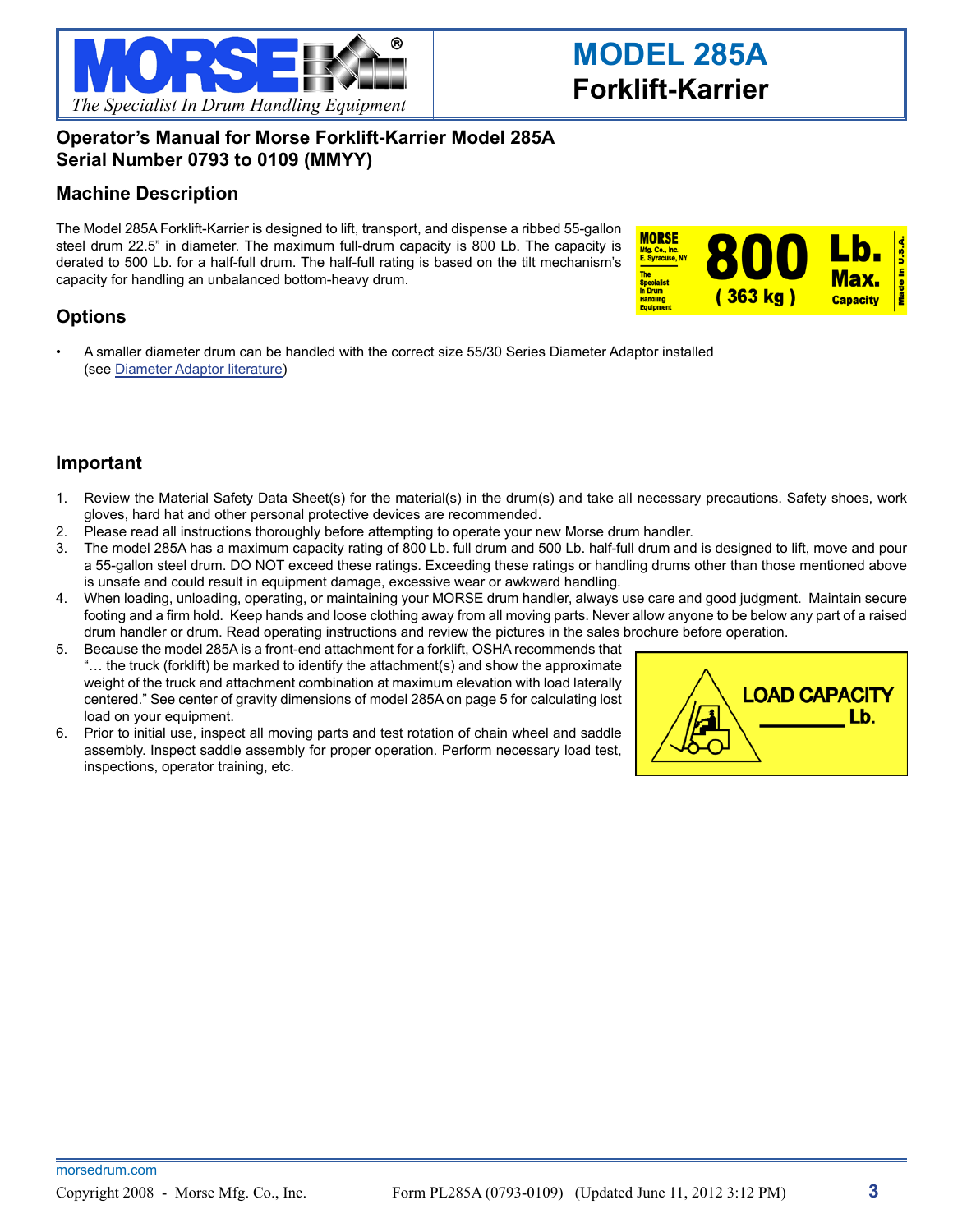

# **Operator's Manual for Morse Forklift-Karrier Model 285A Serial Number 0793 to 0109 (MMYY)**

## **Operating Instructions**

- 1. Before sliding forklift forks into the fork tubes, adjust forks to an inside spread of 24.5" minimum. Lock forks into position on the forklift carriage.
- 2. Drive the forklift forward to slip the forks into the fork tubes (see item #36). Tighten tee screws (item #37) to secure the Forklift-Karrier to the forks.
- 3. Release the cinch chain (item #19), and hang the loose end from the upright peg on the front of the gear block. Swing the ratchet hinge plate to the open position.
- 4. Drive the forklift with the Forklift-Karrier near floor level to position the saddle band around the middle of the drum between the ribs.
- 5. Drape the cinch chain across the front of the drum and insert one link into the slot on the ratchet handle (item #33). Turn the ratchet handle clockwise to tighten the cinch chain around the drum (Figure 3.2).
- 6. Remove pull chain (item #3) from chain box on base frame (item #36) and place end of loop near operator's seat.
- 7. Raise forks to clear the floor and transport drum in vertical position to dispensing location.
- 8. To pour drum: pull on chain (item #3), rotating drum to angle required for dispensing. To control the pouring angle of the drum, pay out one side of chain and pull the other side to prevent the drum from free-wheeling.
- 9. If the Forklift-Karrier is equipped with the MORStop Tilt-Brake, there is no need to hold tension on both sides of the chain loop. Braking is immediate and self-actuating, without additional steps by the operator. To add the MORStop Tilt-Brake to your Forklift-Karrier, order kit for field installation (part # 3900-P).
- 10. When dispensing is completed, rotate the drum back to vertical and return drum. While transporting, ensure that the drum is raised away from the floor to prevent the drum bottom from interfering with a pallet or other obstacle.

### **Maintenance**

Periodic inspection for the general condition of structural and mechanical components is imperative for safe and efficient operation.

- 1. Lubricate gear teeth and roller chain.
- 2. Clean and oil ratchet, pawl and other moving parts periodically. Clean and lubricate more often in environments where dust, dirt or other foriegn particles will effect the performance of moving parts.
- 3. Periodically inspect all moving parts, framework, drum holder and contact areas for signs of wear, fatigue, or loosening. Tighten, adjust, or replace parts as necessary to prevent failure and maintain proper function.
- 4. Worn or damaged parts must be properly replaced with the correct, genuine Morse parts.



**Figure 3.1**



**Figure 3.2**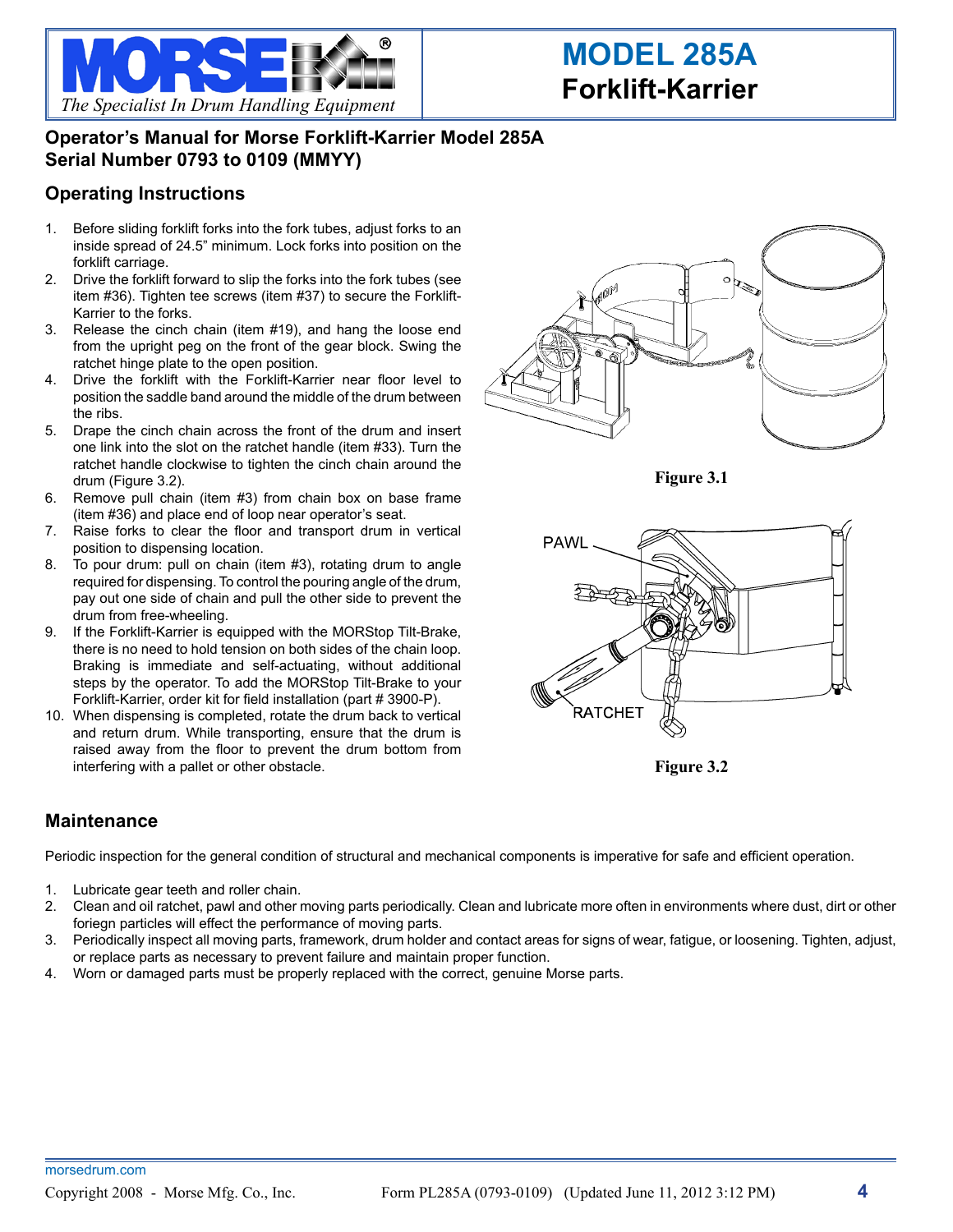

**Operator's Manual for Morse Forklift-Karrier Model 285A Serial Number 0793 to 0109 (MMYY)**

## CENTER OF GRAVITY DIMENSIONS FOR CALCULATING LOST LOAD ON EQUIPMENT



DIMENSIONS ARE MEASURED FROM INSIDE<br>OF FORK TUBE END. THIS WILL GIVE A FIXED<br>POINT TO WHICH LOST LOAD DATA CAN BE<br>DETERMINED. (FORKS MUST BE TOUCHING THIS<br>FORK TUBE END.)

285A 138 LB. **285AM** 138 LB. 285A/E<br>285G 140 LB. 148 LB.

**OPTION** ADD OR SUBTRACT TO MODEL X01<br>X02  $0 \text{ }\overline{\text{ }\theta}$ .<br>-4 LB. X03  $0$  LB. **X04**  $+6$  LB.